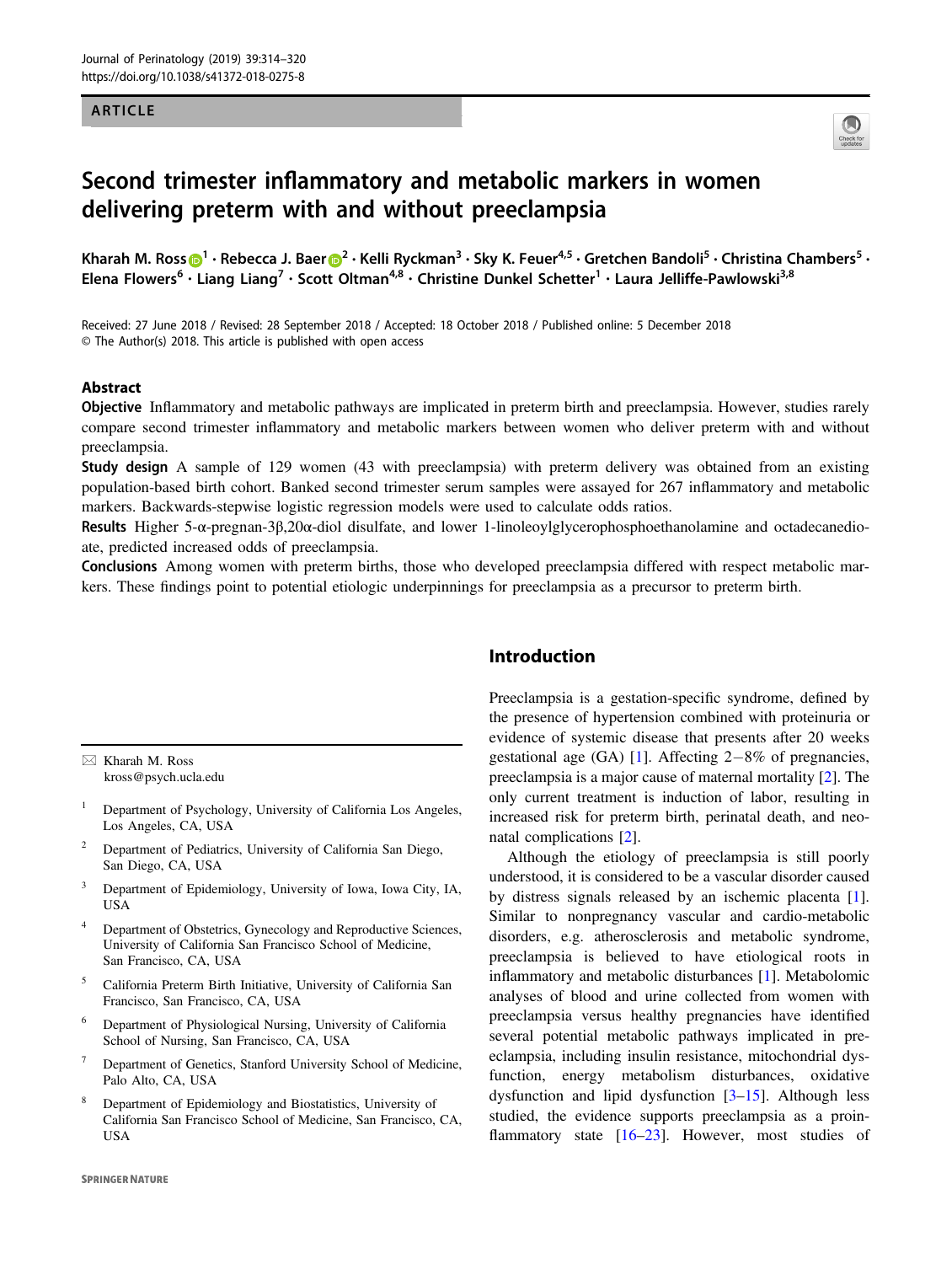inflammatory activity in preeclampsia have been conducted either following diagnosis or, if prior, they examined only a few inflammatory markers (e.g. C-reactive protein, interleukin (IL) 6, neutrophil gelatinase-associated lipocalin, tumor necrosis factor (TNF) α, vascular cellular adhesion molecule-1) [\[18](#page-5-0), [19\]](#page-5-0) (for exceptions, see refs. [\[21](#page-5-0), [24](#page-6-0)]).

Similar to preeclampsia, preterm birth, i.e. <37 weeks GA, could have roots in metabolic and inflammatory disturbances, e.g. placental damage or vascular lesions [\[25](#page-6-0)]. Previous studies have focused on differences in metabolic and inflammatory activity between women with healthy pregnancies and women with either preeclampsia or who delivered preterm. Few studies have assessed early pregnancy inflammatory and metabolic differences between women who delivered preterm and who delivered preterm with preeclampsia. Indeed, only one study was found that examined metabolic differences between four women who developed preeclampsia and five women who delivered preterm. Distinct second trimester serum phospholipid profiles by pregnancy outcome were observed, but the study  $(n = 9)$  was not sufficiently powered to characterize those differences [[14\]](#page-5-0). No studies were found that evaluated inflammatory marker differences between women who delivered preterm with or without preeclampsia. Investigating the early pregnancy differences in metabolic and inflammatory markers between women who later delivered preterm with or without preeclampsia could contribute to our understanding the inflammatory and metabolic etiologic divergences between these adverse pregnancy outcomes.

The aim of this study was to examine differences in midpregnancy inflammatory and metabolic markers between women who delivered preterm (<37 weeks GA) with or without preeclampsia. Given differing phenotypes, we hypothesized that women with preterm birth and preeclampsia would exhibit different immune and metabolic profiles compared to GA-matched women delivering preterm without preeclampsia.

# Methods

## Preeclampsia and non-preeclampsia groups

The sample of 129 women was drawn from a populationbased cohort of singleton California births (July 2009 to December 2010), which is described in detail elsewhere [\[26](#page-6-0)]. Briefly, all women had mid-pregnancy nonfasting serum samples (15−20 weeks' gestation) banked by the California Biobank Program following protocols used for routine prenatal screening for aneuploidies and neural tube defects by the California Genetic Disease Screening Program. Fetuses with a known congenital anomaly were excluded from the analysis. Detailed demographic and obstetric information were obtained from a linked hospital discharge birth cohort database maintained by the California Office of Statewide Health Planning and Development (OSHPD). The final source set for this study included 496 women with deliveries before 37 weeks, with fortification for deliveries before 32 weeks.

Within this cohort, 43 women delivered preterm (<37 weeks GA) and had a diagnosis of preeclampsia in the hospital discharge record for their delivery. International Classification of Diseases, Ninth Revision, Clinical modification (ICD-9-CM) criteria was used for coding (642.4 (mild), 642.5 (severe), and 642.7 (superimposed on preexisting hypertension)). These cases were matched by GA at a ratio of 2:1 with 86 women who delivered preterm but without a preeclampsia diagnosis.

## Serum inflammatory and metabolic markers

Banked serum samples were stored in 1 mL tubes at −80 °C prior to assay. Metabolic profiling was performed by Metabolon, Inc., a commercial supplier of global metabolomics data. Briefly, three sample extracts were used for chromatography/mass spectrometry (LC/MS, Waters ACQUITY UPLC and Thermo-Finnigan LTQ mass spectrometer) in (1) positive (acidic) and (2) negative (basic) ionization modes, as well as (3) gas chromatography/mass spectrometry (GC/MS, Thermo-Finnigan Trace DSQ fast-scanning single-quadrupole mass spectrometer). Peaks were identified via Metabolon's propriety peak integration software and compounds were identified through comparison of library entries of purified standards or recent unknown entities, with data normalization to correct any variation due to instrument inter-day tuning differences. Metabolic marker concentrations were transformed by dividing by the cohort sample median for that metabolite. As such, values less than "1" indicate metabolite concentrations less than the cohort median. Given previous work documenting preeclampsia-associated disturbances in lipids, carbohydrates and energy metabolites, we focused on 198 metabolites [\[3](#page-5-0)–[15\]](#page-5-0).

Samples were assayed for 63 inflammatory markers (including interleukins, interferons, chemokine ligands, TNFα family cytokines, growth factors, colony-stimulating factors, soluble adhesion molecules) at the Human Immune Monitoring Center (HIMC; Stanford University), using human multiplex kits (custom-built by eBioscience, San Diego, CA) and read using a Luminex 200 instrument (Austin, TX) in accordance with the manufacturer's recommendations. Protocol details have been described elsewhere [\[27](#page-6-0)]. Median fluorescence intensity values were reported for all inflammatory markers using Masterplex software (Hitashi Solutions, San Bruno, CA). All interassay coefficients (CVs) were <15% across all markers, and all intra-assay CVs were <10%.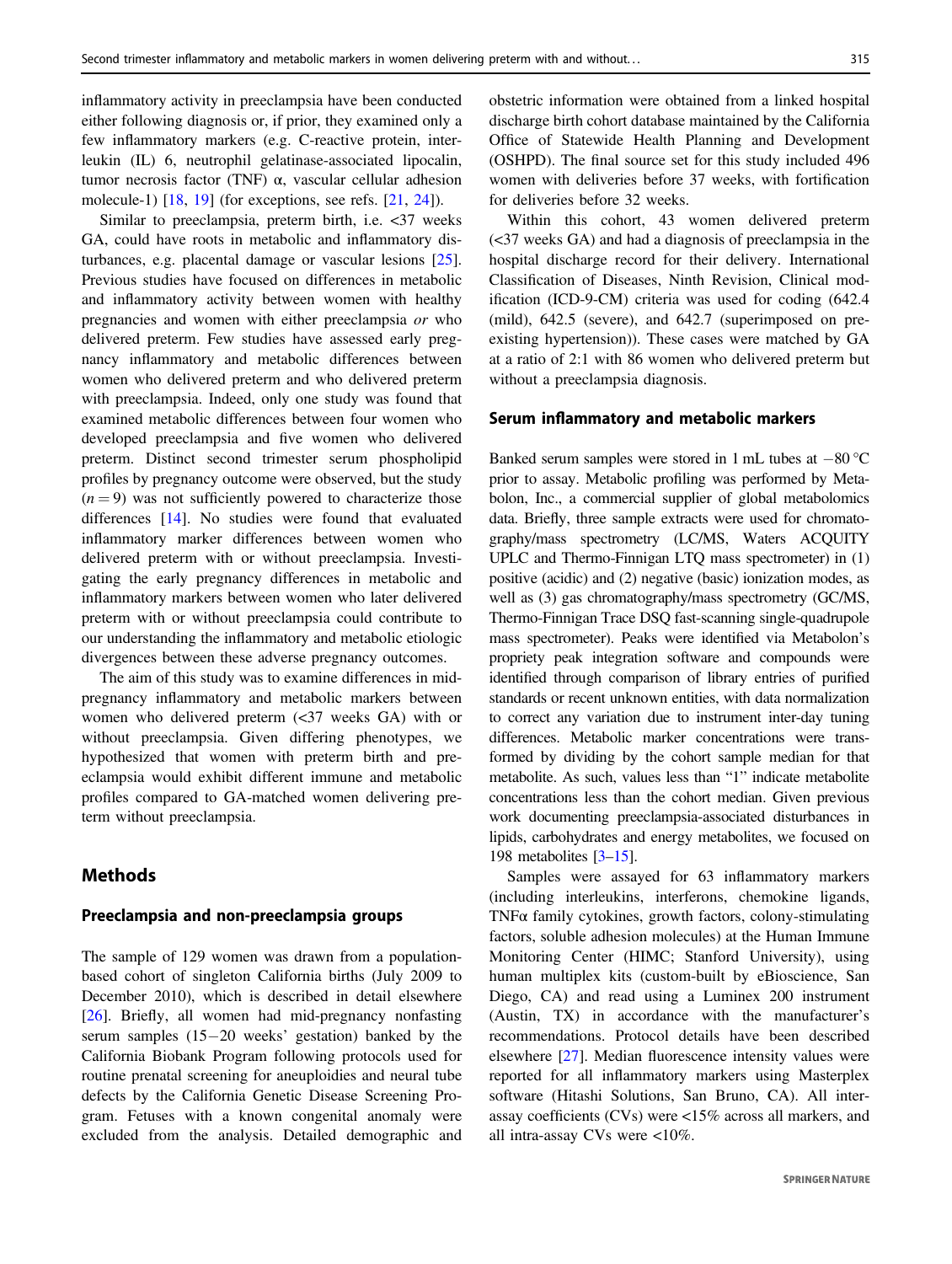Adiponectin, leptin, and a series of lipids (total cholesterol, low-density lipoprotein (LDL), high-density lipoprotein, and triglycerides) were assayed at the State Hygienic Laboratory (University of Iowa) using a Roche Diagnostics c111 Cobas Analyzer (Basel, Switzerland). Total cholesterol and LDL levels were converted to multiples of the median. A total of 267 inflammatory and metabolic markers were available for analysis (Supplemental Table 1).

## Covariates

Maternal characteristics were included as covariates, and were obtained from birth certificate record and hospital discharge ICD-9 records. Characteristics obtained from birth certificate records included: race or ethnicity (Black, Hispanic, Asian or "other" race/ethnicity versus White non-Hispanic), maternal age at delivery ("less than 18 years" or "more than 34 years" versus "18 to 34 years"), maternal education ("less than 12 years" or "more than 12 years" versus "12 years or high school"), payment for birth (public insurance for birth (Medi-Cal, California's Medicaid, health coverage for low-income persons) versus not), parity (nulliparous versus multiparous), nativity (maternal birthplace outside the US versus within the US), smoked during pregnancy (report of any smoking versus no report), previous preterm birth (previous preterm birth versus none), and prepregnancy body mass index (BMI). Maternal BMI was calculated from prepregnancy weight and height. Women were categorized as underweight (less than 18.5 kg/m<sup>2</sup>), normal (18.5–24.9 kg/m<sup>2</sup>), overweight (25.0  $-29.9 \text{ kg/m}^2$ ), obese (30.0 kg/m<sup>2</sup> or more) compared to normal BMI  $(18.5-24.9 \text{ kg/m}^2)$ , with "normal" BMI being the comparison group.

Maternal factors obtained from hospital discharge ICD-9 records included diabetes, drug or alcohol dependence/ abuse, mental illness, and anemia. Women were coded as having "diabetes" if they had ICD-9 codes indicating any form of diabetes or abnormal glucose tolerance (ICD-9s 648.0—Diabetes mellitus complicating pregnancy, childbirth or the puerperium, 250—Diabetes mellitus, 648.8— Abnormal glucose tolerance complicating pregnancy, childbirth or the puerperium) and were compared to women with no diabetes. Drug or alcohol dependence was indicated in the presence of any ICD-9 code indicating drug or alcohol use (ICD-9s 648.3—Drug dependence complicating pregnancy, childbirth or the puerperium; 304—Drug dependence; 305—Nondependent abuse of drugs, 303— Alcohol dependence syndrome), and were compared to women with no indication of drug or alcohol abuse. Women were coded as having a mental illness (ICD-9 code 648.4— Mental disorder complicating pregnancy, childbirth or the puerperium) versus no mental illness. And women were coded as having anemia (648.2—Anemia complicating pregnancy, childbirth or the puerperium) versus not.

#### Analytic strategy

First, logistic regression was used to compare women with and without preeclampsia on maternal characteristics and each of the inflammatory and metabolic markers. Crude odds ratios (OR) and 95% confidence intervals (95% CI) were calculated (Supplemental Table 1). Maternal characteristics and biomarkers with crude ORs of  $p < 0.2$  were retained for additional model building (see below).

Next, a multivariable model for preeclampsia was built using backwards-stepwise logistic regression to calculate OR for each maternal covariate and biomarker. All variables with  $p < 0.20$  in initial crude analyses were included in the first step of the model. The backwards-stepwise logistic regression then sequentially removes variables in order of greatest p-value, re-running the model after each variable is removed. Removal of variables continues until no additional variables can be removed without a significant loss of model fit, and the final model included only variables with a  $p < 0.05$ . Power analyses indicated that, given our sample size and a logistic regression approach, our analyses are capable of detecting  $ORs > 2.29$  or  $ORs < 0.436$  [\[27](#page-6-0)]. A sample was created using cross-validation with replacement using a replicate size of 10 to evaluate the replicability of the multivariable model.

## Results

#### Sample characteristics

Sample characteristics are presented in Table [1.](#page-3-0) Participants were on average  $29.9 \pm 6.29$  years old and predominately Latina/Hispanic (52%) or non-Latina White/Caucasian (33%). Approximately half (49%) of the sample were receiving MediCal insurance. Women on average gave birth at  $32.4 \pm 3.6$  weeks GA. Women diagnosed with preeclampsia had marginally higher prepregnancy BMI,  $t(127)$  $= -1.92$ ,  $p = 0.057$  (27.6 ± 7.57 kg/m<sup>2</sup> versus 25.3 ± 5.85 kg/m<sup>2</sup>). There were no group differences at  $p < 0.05$ .

#### Model building

Three maternal characteristics differed  $(p < 0.2)$  between women with and without preeclampsia and were included as covariates in the multivariable model: mother born outside of the United States,  $OR = 0.4$ , 95% CI (0.2, 0.9), obese BMI, OR = 2.3, 95% CI (1.0, 5.7), and diabetes, OR = 2.3, 95% CI (1.0, 5.1). Of the biomarkers examined, two inflammatory markers and 32 metabolic markers differed between women with and without preeclampsia  $(p < 0.2)$ and were also entered in the multivariable model (Supplemental Table 1).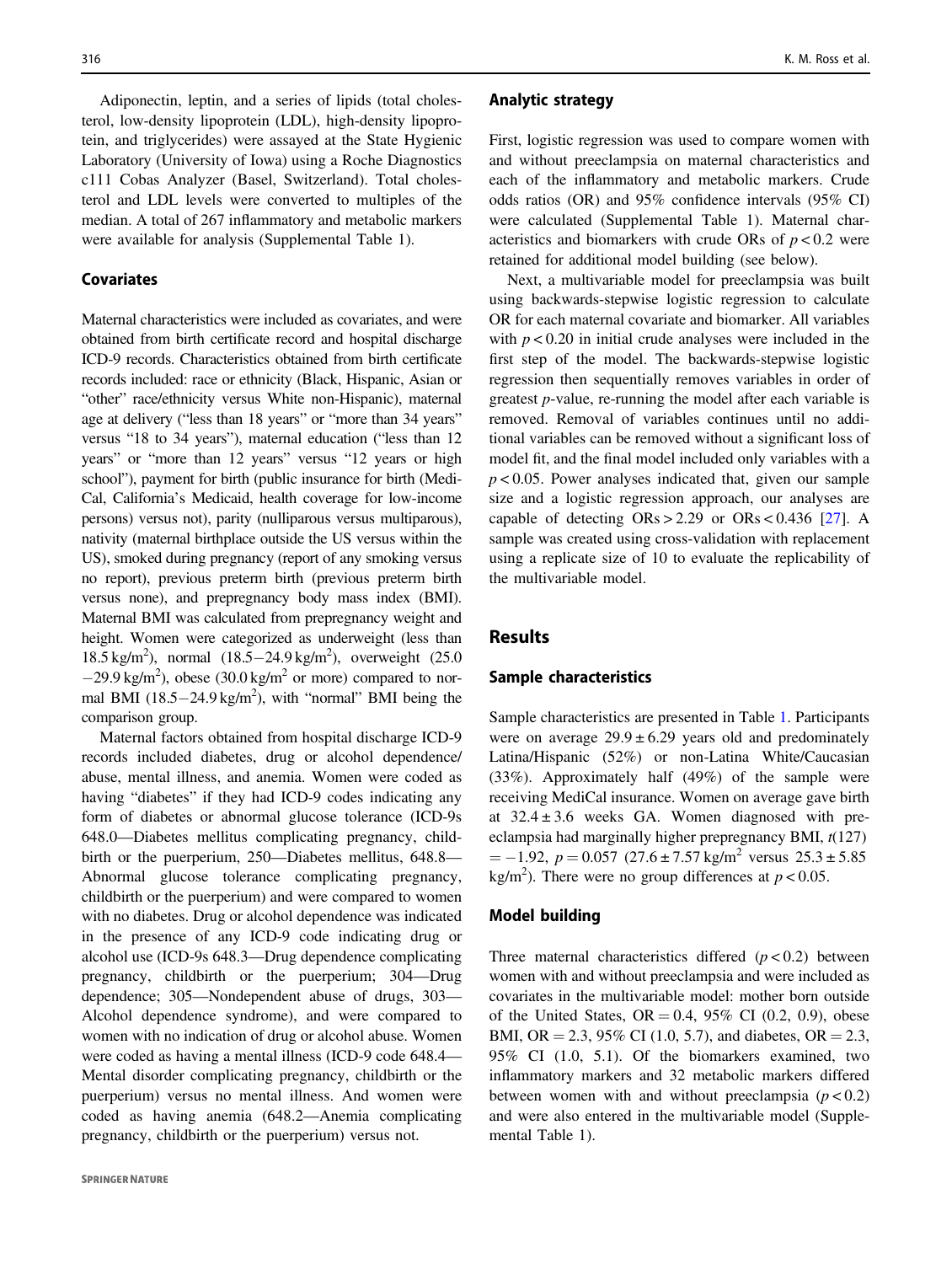|  |  | <b>Table 1</b> Sample characteristics | Varia |
|--|--|---------------------------------------|-------|
|--|--|---------------------------------------|-------|

<span id="page-3-0"></span>

| <b>Table 1</b> Sample characteristics | Variable                  | Full sample $(n = 129)$ | PE $(n = 43)$   | Non-PE $(n=86)$  | $\boldsymbol{p}$ |  |
|---------------------------------------|---------------------------|-------------------------|-----------------|------------------|------------------|--|
|                                       | Race/ethnicity            |                         |                 |                  |                  |  |
|                                       | White                     | $33\%$ (43)             | $37\%$ (16)     | $31\% (27)$      | 0.401            |  |
|                                       | Latina                    | 52\% (67)               | 56\% (24)       | $50\%$ (43)      |                  |  |
|                                       | Asian                     | $9\%$ (12)              | $5\%$ (2)       | $12\%$ (10)      |                  |  |
|                                       | Black                     | $2\%$ (2)               | $0\%$ (0)       | $2\%$ (2)        |                  |  |
|                                       | Unknown                   | $4\%$ (5)               | $2\%$ (1)       | $5\%$ (4)        |                  |  |
|                                       | Age (years)               | $29.9 \pm 6.29$         | $30.4 \pm 6.60$ | $29.6 \pm 6.15$  | 0.490            |  |
|                                       | Public insurance          | 49\% (63)               | 44\% (19)       | $51\%$ (44)      | 0.455            |  |
|                                       | Prepregnancy BMI          | $26.1 \pm 6.53$         | $27.6 \pm 7.57$ | $25.4 \pm 5.85$  | 0.057            |  |
|                                       | GA at assessment (weeks)  | $16.4 \pm 1.01$         | $16.5 \pm 1.10$ | $16.3 \pm 0.963$ | 0.461            |  |
|                                       | GA at birth (weeks)       | $32.4 \pm 3.64$         | $32.4 \pm 3.67$ | $32.4 \pm 3.64$  | 1.00             |  |
|                                       | Delivery mode (C-section) | $61\%$ (79)             | 78\% (33)       | 53\% (46)        | 0.011            |  |
|                                       |                           |                         |                 |                  |                  |  |

The final multivariable model included two significant maternal covariates: Women born outside of the United States were at lower odds of developing preeclampsia, adjusted OR = 0.43,  $p = 0.048$ , 95% CI (0.19, 0.99), while women with diabetes were at higher odds, adjusted  $OR =$ 2.80, 95% CI (1.14, 6.85). With respect to biomarkers, of the two inflammatory and 32 metabolic markers, only four metabolic markers significantly differentiated between women who delivered preterm with or without preeclampsia independent of covariates. Specifically, higher levels of 1 linoleoylglycerophosphoethanolamine, adjusted  $OR = 0.29$ ,  $p = 0.007, 95\% \text{ CI } (0.12, 0.71)$ , and octadecanedioate, OR  $= 0.27, p = 0.021, 95\% \text{ CI } (0.09, 0.82),$  were associated with reduced odds of preeclampsia. Elevated levels of 5-αpregnan-3β,20α-diol disulfate, adjusted OR = 2.74,  $p =$ 0.020, 95% CI (1.17, 6.38), and 5-HETE, adjusted OR = 1.30,  $p = 0.004$ , 95% CI (1.09, 1.54), were associated with an increased odds of preeclampsia (Table [2](#page-4-0)).

In the cross-validation sample, of the two covariates, only diabetes diagnosis predicted greater odds of a preeclampsia. With respect to the four metabolic markers, only three remained significant in the cross-validation sample. Similar to the source sample, higher levels of 1 linoleoylglycerophosphoethanolamine and octadecanedioate predicted reduced odds of preeclampsia, and higher levels of 5-α-pregnan-3β,20α-diol disulfate predicted higher odds of preeclampsia (Table [2](#page-4-0)). In the cross-validation sample, 5-HETE was not significantly associated with odds of developing preeclampsia (Table [2](#page-4-0)).

# **Discussion**

The purpose of this study was to compare second trimester metabolic and inflammatory factors in preterm births with and without preeclampsia. Independent of maternal characteristics, we found that women who delivered preterm with or without preeclampsia were more similar than different in terms of inflammatory and metabolic profiles at 15 −20 weeks gestation. However, of the 198 metabolic markers, three emerged as differentiators between women who did or did not develop preeclampsia. Specifically, elevated second trimester serum levels of 5-α-pregnan-3β,20α-diol disulfate, a progesterone metabolite, was associated with higher odds of preeclampsia, and higher levels of 1-linoleoylglycerophosphoethanolamine, a lysophospholipid, and octadecanedioate, a long fatty acid chain, with reduced odds of preeclampsia.

Our study found that lower levels of 1 linoleoylglycerophosphoethanolamine in serum was associated with greater odds of a preeclampsia. This finding is consistent with previous research that reported significantly lower levels of lysophospholipids in women who developed preeclampsia compared to healthy, term pregnancies [\[28\]](#page-6-0). Lysophospholipids are lipid derivatives with one or both acyl derivatives removed through hydrolysis, and the lysophospholipid system plays a role in cell-to-cell signal transmission and regulates several aspects of reproduction and parturition, including trophoblast function and placentation [\[29\]](#page-6-0). Lower levels of 1-linoleoylglycerophosphoethanolamine in second trimester serum in women who develop preeclampsia may suggest early lysophospholipid system dysregulation.

Higher levels of the progesterone metabolite, 5α-pregnan-3β, 20α-diol disulfate, during the second trimester were associated with increased odds of developing preeclampsia. This is consistent with past work that reported higher progesterone levels in the placenta and serum of women with preeclampsia, or who developed preeclampsia, compared to healthy, term controls [\[30](#page-6-0)–[33](#page-6-0)] (for exceptions, see refs. [[34,](#page-6-0) [35](#page-6-0)]). When healthy placentas are exposed to the levels of progesterone obtained from placentas of women with preeclampsia, pathways that promote vasoconstriction in the placenta are activated [[33\]](#page-6-0), suggesting that increased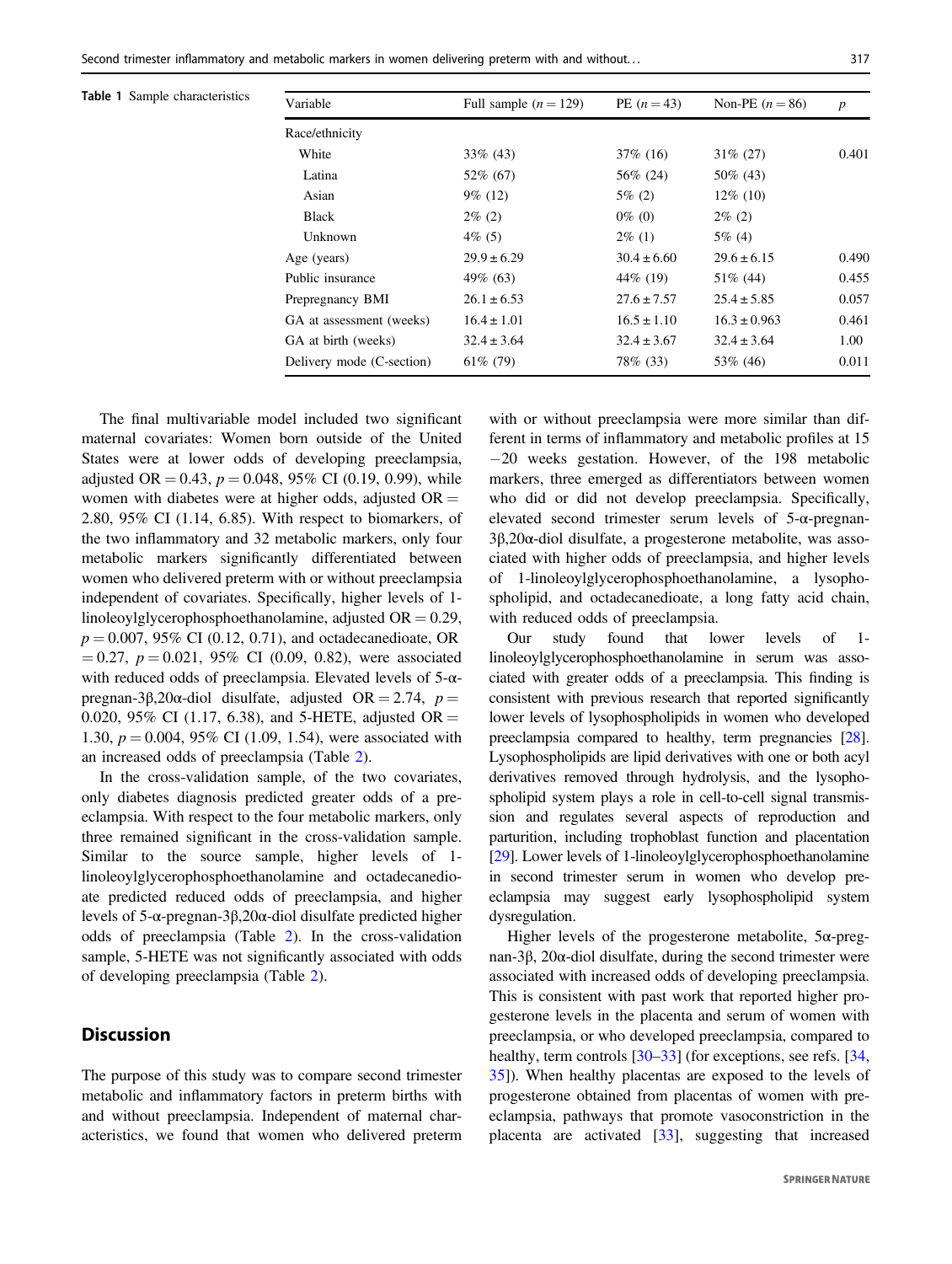<span id="page-4-0"></span>Table 2 Multivariable model predicting pregnancy outcome (preterm birth with or without preeclampsia) from the four mid-pregnancy serum metabolic markers and adjusting for diabetes diagnosis and birth outside the US

| Maternal factor                       | Source sample       |           | Cross-validation sample |           |
|---------------------------------------|---------------------|-----------|-------------------------|-----------|
|                                       | aOR (95% CI)        | $p$ value | aOR (95% CI)            | $p$ value |
| Mother born outside US                | 0.43(0.19, 0.99)    | 0.048     | 0.61(0.35, 1.54)        | 0.298     |
| Diabetes                              | 2.80(1.14, 6.85)    | 0.025     | 2.66(0.91, 7.76)        | 0.073     |
| 1-linoleoylglycerophosphoethanolamine | 0.29(0.12, 0.71)    | 0.007     | 0.32(0.12, 0.85)        | 0.022     |
| Octadecanedioate                      | 0.27(0.09, 0.82)    | 0.021     | 0.32(0.09, 1.06)        | 0.062     |
| 5-α-pregnan-3β,20α-diol disulfate     | $2.74$ (1.17, 6.38) | 0.020     | $2.72$ $(1.07, 6.95)$   | 0.036     |
| 5-HETE                                | 1.30(1.09, 1.54)    | 0.004     | 1.14(0.92, 1.41)        | 0.238     |
|                                       |                     |           |                         |           |

progesterone metabolites indicates increased early vasoconstriction in placentas of women who go on to develop preeclampsia. As such, increased serum progesterone metabolites may be an early indicator of placental pathology in women who go on to develop preeclampsia.

In both the source sample and cross-validation sample, lower levels of octadecanedioate were associated with an increased odds of preeclampsia. Octadecanedioate is a fatty acid not commonly found in humans [\[36](#page-6-0)]. One study reported that octadecandioate has both antioxidant and antidiabetic properties [\[37](#page-6-0)], which is consistent with the association observed here between higher levels of octadecanediote and reduced risk for preeclampsia. No other studies that we are aware of have considered octadecanedioate in the context of pregnancy. Future research is needed to determine how octadecanedioate levels in serum might related to the etiology of preeclampsia in the context of preterm birth.

We note that group differences were observed for metabolic markers but not for inflammatory markers. These data suggest that differences in metabolism may be the key distinguishing processes between women who do and do not develop preeclampsia in women with preterm birth. These data also support previous research showing the inflammation represents a common pathway in the emergence of preterm birth with and without preeclampsia [\[24](#page-6-0)]. It is also possible that previously reported associations between preeclampsia and greater inflammation may be due to sample collection after preeclampsia diagnosis [\[16](#page-5-0)–[23](#page-6-0)], reflecting a secondary symptom of advanced preeclampsia pathology rather than an etiological cause.

While this study is among the first to compare early pregnancy differences in combined inflammatory and metabolic activity between women who later deliver preterm with or without preeclampsia, it has some limitations. First, we had access to samples from only one time point in pregnancy. There is evidence that inflammatory and metabolic activity changes over the course of pregnancy [\[38,](#page-6-0) [39](#page-6-0)]. While we captured mean-level differences early in pregnancy, it is also possible that rate of or lack of change in inflammatory and/or metabolic

markers could be indicative of early pathological processes [[19](#page-5-0)]. Examining changes in markers over pregnancy may help differentiate between women who develop preeclampsia versus those who do not. Second, our sample was taken from a retrospective cohort study, and we were restricted to data available in linked medical records. Potentially valuable information, e.g. onset, severity and history of preeclampsia, or type and cause of preterm birth, was either not available or we were too underpowered to consider these additional factors. Additional research in larger samples is needed to understand how additional medical factors may be related to early pregnancy inflammatory and metabolic activity. Finally, due to our primary interest in etiological differences between women who delivered preterm with or without preeclampsia, a control group of women with healthy pregnancies was not included. Future research should explore how similarities or differences in mid-pregnancy inflammatory and metabolic markers between women who delivered preterm with or without preeclampsia compared to healthy pregnancies.

In summary, while research has shown that inflammatory and metabolic activity is involved in early etiology of both preeclampsia and preterm birth in general [[3](#page-5-0)–[23](#page-6-0), [25](#page-6-0)], no studies to our knowledge have directly assessed potential differences across these pathways in women who deliver preterm with and without preeclampsia. Of the 267 metabolic and inflammatory markers tested, only three were associated with risk for preeclampsia in women with preterm birth, suggesting that overall women who deliver preterm with and without preeclampsia have fairly similar metabolic and inflammatory profiles in mid-pregnancy. Risk for preeclampsia was, however, associated with metabolic markers related to progesterone, lysophospholipid and fatty acid metabolism, which may play an etiologic role in the development of preeclampsia in women with preterm birth. While findings require further investigation, these data could allow for the early identification of women at risk for preterm birth with preeclampsia and for further inquiry into pathways that may be amenable to intervention.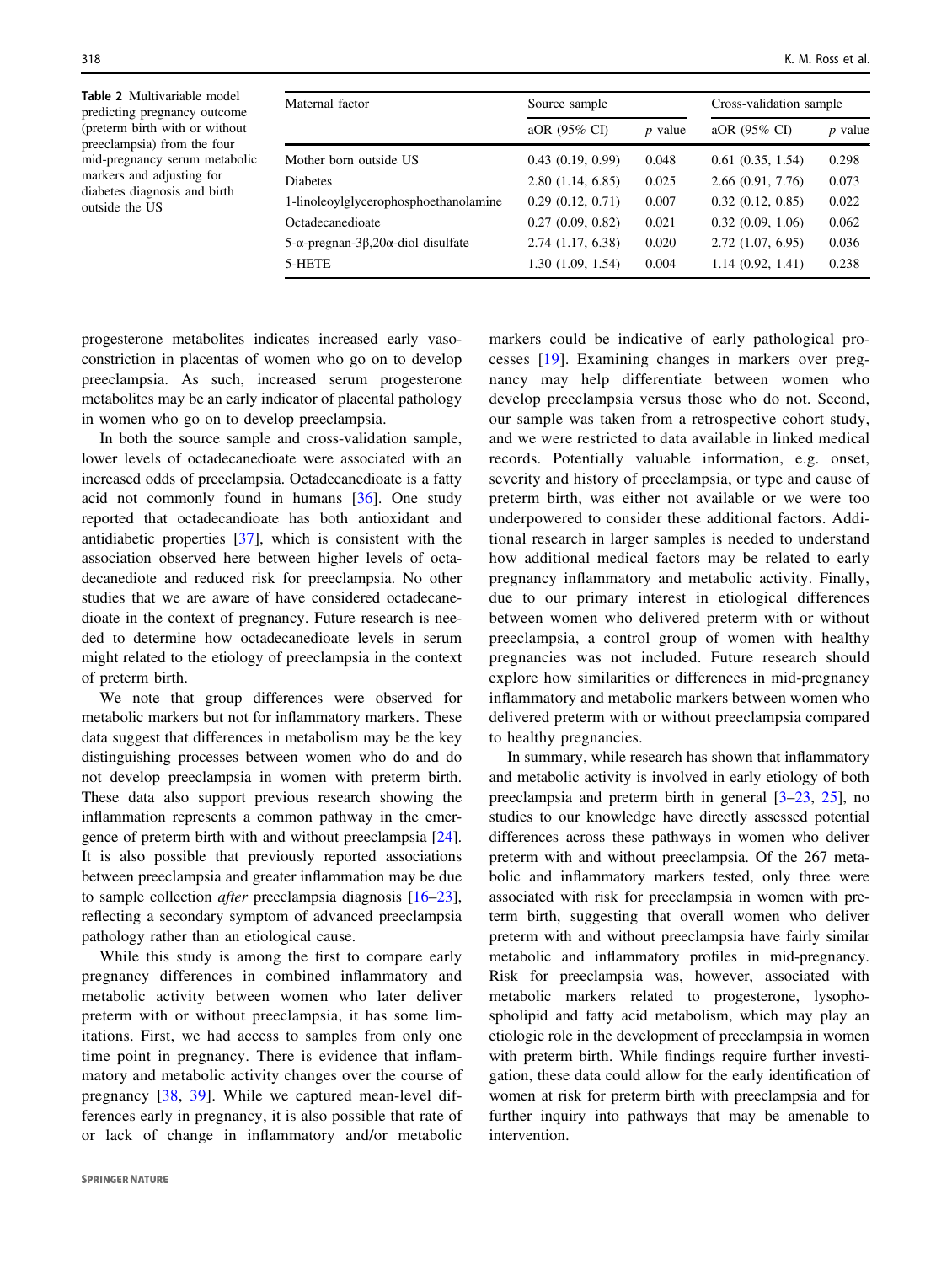## <span id="page-5-0"></span>Disclaimer

Data from the California Prenatal Screening Program were obtained through the California Biobank Program (Screening Information System request no. 476). Data were obtained with an agreement that the California Department of Public Health is not responsible for the results or conclusions drawn by the authors of this publication. The funding sources had no role in study design, collection, analysis or interpretation of the data, writing the report, or the decision to submit the article for publication.

Acknowledgements This work was supported by NIH/NHLBI grants (RC2 HL101748, RO1 HD-57192, and R01 HD-52953), the March of Dimes Prematurity Center at Stanford University School of Medicine, the Stanford Child Health Research Institute at Stanford University School of Medicine, the Stanford Clinical and Translational Science Award CTSA to Spectrum (UL1 TR001085), Bill and Melinda Gates Millennium grants (OPP52256 and RSDP 5K12 HD-00849-23), and March of Dimes grants (6-FY11-261 and FY10-180), and the California Preterm Birth Initiative (PTBi-CA) at the University of California San Francisco. KMR was supported through the National Institute for Health (R01 HD073491) and Eunice Kennedy Shriver National Institute of Child Health and Human Development (R01 HD072021-01A1).

### Compliance with ethical standards

Conflict of interest The authors declare that they have no conflict of interest.

Open Access This article is licensed under a Creative Commons Attribution 4.0 International License, which permits use, sharing, adaptation, distribution and reproduction in any medium or format, as long as you give appropriate credit to the original author(s) and the source, provide a link to the Creative Commons license, and indicate if changes were made. The images or other third party material in this article are included in the article's Creative Commons license, unless indicated otherwise in a credit line to the material. If material is not included in the article's Creative Commons license and your intended use is not permitted by statutory regulation or exceeds the permitted use, you will need to obtain permission directly from the copyright holder. To view a copy of this license, visit [http://creativecommons.](http://creativecommons.org/licenses/by/4.0/) [org/licenses/by/4.0/.](http://creativecommons.org/licenses/by/4.0/)

## References

- 1. Chaiworapongsa T, Chaemsaithong P, Yeo L, Romero R. Preeclampsia part 1: current understanding of its pathophysiology. Nat Rev Nephrol. 2014;10:466–80.
- 2. Sibai B, Dekker G, Kupferminc M. Pre-eclampsia. Lancet. 2005;365:785–99.
- 3. Bahado-Singh RO, Syngelaki A, Mandal R, Graham SF, Akolekar R, Han B, et al. Metabolomic determination of pathogenesis of late-onset preeclampsia. J Matern Fetal Neonatal Med. 2017;30:658–64.
- 4. Enquobahrie DA, Williams MA, Butler CL, Frederick IO, Miller RS, Luthy DA. Maternal plasma lipid concentrations in early pregnancy and risk of preeclampsia. Am J Hypertens. 2004;17:574–81.
- 5. Kelly RS, Croteau-Chonka DC, Dahlin A, Mirzakhani H, Wu AC, Wan ES, et al. Integration of metabolomic and transcriptomic networks in pregnant women reveals biological pathways and predictive signatures associated with preeclampsia. Metabolomics. 2017;13:1–15.
- 6. Chen T, He P, Tan Y, Xu D. Biomarker identification and pathway analysis of preeclampsia based on serum metabolomics. Biochem Biophys Res Commun. 2017;485:119–25.
- 7. Odibo AO, Goetzinger KR, Odibo L, Cahill AG, Macones GA, Nelson DM, et al. First-trimester prediction of preeclampsia using metabolomic biomarkers: a discovery phase study. Prenat Diagn. 2011;31:990–4.
- 8. Turner E, Brewster JA, Simpson NA, Walker JJ, Fisher J. Aromatic amino acid biomarkers of preeclampsia--a nuclear magnetic resonance investigation. Hypertens Pregnancy. 2008;27: 225–35.
- 9. Kenny LC, Broadhurst DI, Dunn W, Brown M, North RA, McCowan L, et al. Robust early pregnancy prediction of later preeclampsia using metabolomic biomarkers. Hypertension. 2010;56:741–9.
- 10. Schott S, Hahn J, Kurbacher C, Moka D. (31)P and (1)h nuclear magnetic resonance spectroscopy of blood plasma in female patients with preeclampsia. Int J Biomed Sci. 2012;8:258–63.
- 11. Diaz SO, Barros AS, Goodfellow BJ, Duarte IF, Galhano E, Pita C, et al. Second trimester maternal urine for the diagnosis of trisomy 21 and prediction of poor pregnancy outcomes. J Proteome Res. 2013;12:2946–57.
- 12. Koster MP, Vreeken RJ, Harms AC, Dane AD, Kuc S, Schielen PC, et al. First-trimester serum acylcarnitine levels to predict preeclampsia: a metabolomics approach. Dis Markers. 2015;2015:857108.
- 13. Kuc S, Koster MP, Pennings JL, Hankemeier T, Berger R, Harms AC, et al. Metabolomics profiling for identification of novel potential markers in early prediction of preeclampsia. PLoS ONE. 2014;9:e98540.
- 14. Pinto J, Maciel E, Melo TS, Domingues MR, Galhano E, Pita C, et al. Maternal plasma phospholipids are altered in trisomy 21 cases and prior to preeclampsia and preterm outcomes. Rapid Commun Mass Spectrom. 2014;28:1635–8.
- 15. Austdal M, Tangeras LH, Skrastad RB, Salvesen K, Austgulen R, Iversen AC, et al. First trimester urine and serum metabolomics for prediction of preeclampsia and gestational hypertension: a prospective screening study. Int J Mol Sci. 2015;16:21520–38.
- 16. Ramsay JE, Ferrell WR, Crawford L, Wallace AM, Greer IA, Sattar N. Divergent metabolic and vascular phenotypes in preeclampsia and intrauterine growth restriction: relevance of adiposity. J Hypertens. 2004;22:2177–83.
- 17. Visser N, van Rijn BB, Rijkers GT, Franx A, Bruinse HW. Inflammatory changes in preeclampsia: current understanding of the maternal innate and adaptive immune response. Obstet Gynecol Surv. 2007;62:191–201.
- 18. Taylor BD, Tang G, Ness RB, Olsen J, Hougaard DM, Skogstrand K, et al. Mid-pregnancy circulating immune biomarkers in women with preeclampsia and normotensive controls. Pregnancy Hypertens. 2016;6:72–78.
- 19. Ferguson KK, McElrath TF, Chen YH, Mukherjee B, Meeker JD. Longitudinal profiling of inflammatory cytokines and C-reactive protein during uncomplicated and preterm pregnancy. Am J Reprod Immunol. 2014;72:326–36.
- 20. Chaparro A, Sanz A, Quintero A, Inostroza C, Ramirez V, Carrion F, et al. Increased inflammatory biomarkers in early pregnancy is associated with the development of pre-eclampsia in patients with periodontitis: a case control study. J Periodontal Res. 2013;48:302–7.
- 21. Boij R, Svensson J, Nilsson-Ekdahl K, Sandholm K, Lindahl TL, Palonek E, et al. Biomarkers of coagulation, inflammation, and